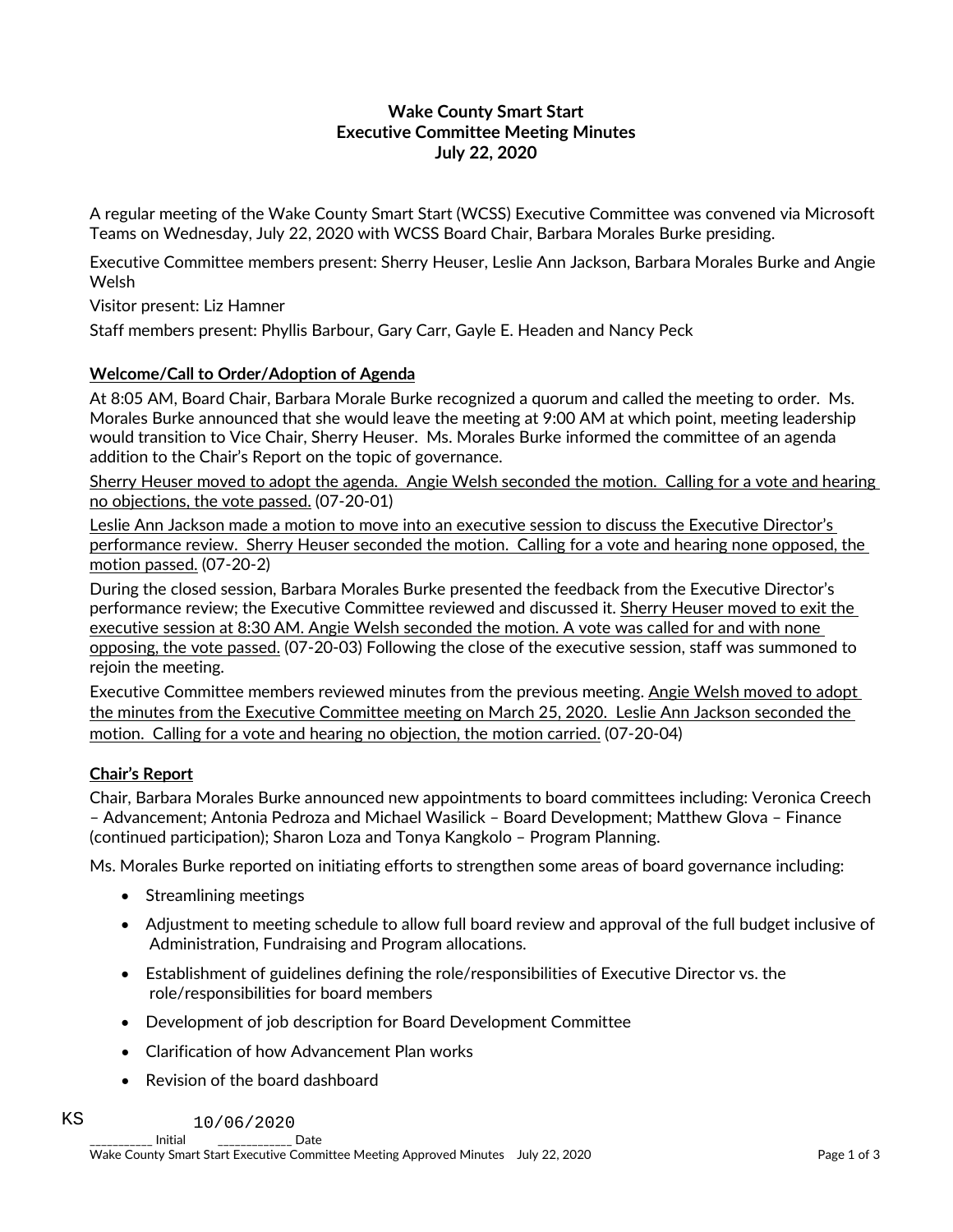Leslie Ann Jackson suggested giving some attention to the structure of Allocations Committee to ensure optimal participation in making funding decisions. Barbara Morales Burke agreed with the suggestion and will add this to the list of board governance work which will be led by Sherry Heuser.

# **Finance Committee**

In the absence of Finance Committee Chair, Joe White, Executive Director, Gayle E. Headen reported that the Finance Committee did not meet in July but have reviewed the financial reports and reversion schedule electronically prior to recommending their approval by Executive Committee. Director of Finance, Gary Carr noted the greater than usual amount of reversions for Smart Start activities and Administration due to the impact on spending from COVID-19 pandemic. He said FY19-20 reversions will be returned to the North Carolina Partnership for Children (NCPC) by the last week of July with an expectation that WCSS will get back the reverted funding during FY20-21. Mr. Carr presented preliminary financial reports and a detailed overview of the Direct Service Provider reversion schedule. Mr. Carr informed Executive Committee that preliminary information has been submitted to auditors who will conduct the FY19-20 audit remotely. WCSS anticipates receiving the final audit report in December 2020. Following questions, Leslie Ann Jackson moved to approve preliminary Fiscal Year End financial statements for FY19-20 and the DSP reversion schedule for Fiscal Year ending June 30, 2020. Angie Welsh seconded the motion. Calling for a vote, the vote to approve was unanimous. (07-20-05)

# **Executive Director's Report**

Executive Director, Gayle E. Headen reminded Executive Committee members of conversation at the June WCSS Board meeting around adding a temporary COVID-19 related leave policy to reduce pressure on staff concerned about using available vacation and sick leave in case needed if they are affected by COVID-19. She presented a staff recommendation for a temporary sick leave policy modeled after the Federal CARES Relief Act that would not affect vacation or sick leave already accrued. Leslie Ann Jackson made a motion to approve a temporary sick leave policy effective July 1, 2020 – June 30, 2021 allowing up to 80 hrs maximum leave paid at the full rate for all WCSS employees impacted by COVID-19 if the employee is unable to work/telework due to any of the following criteria: (**1**) employee is subject to Federal, State or local quarantine or isolation order related to COVID-19; (**2**) has been advised by health care provider to self-quarantine related to COVID-19; (**3**) is experiencing COVID-19 symptoms and seeking a medical diagnosis; (**4**) is caring for an individual subject to an order described in (1) or self-quarantine as described in (2); (**5**) is caring for his/her child whose school or child care is closed/unavailable due to COVID-19 related reasons. Angie Welsh seconded the motion. A vote was called for and hearing no opposed, the vote was unanimous. (07-20-06)

Gayle Headen presented an additional staff recommendation to place a limited number of children from families whose income exceeds the eligibility threshold in NC Pre-K slots as a means of committing support to Wake County Public School System (WCPSS) staff and making a connection between WCPSS and child care providers. Ms. Headen noted that all other eligibility factors would need to be met. Leslie Ann Jackson moved to approve placement of up to 100 children in the NC Pre-K program whose families do not meet the prioritized eligibility for income established by WCSS Board of Directors (75% of State Medium Income) and to give highest priority of these placements to 4-year-old children of Wake County Public School System staff members. Angie Welsh seconded the motion. A vote was called for and with none opposed, the vote passed. (07-20-07)

Gayle Headen provided the following updates:

- Sabrina McKennies has joined the NC Pre-K department team to fill the vacant position of NC Pre-K Specialist. Marta Maldonado will join SIPE on Aug. 3 to fill the position of Community Outreach Coordinator
- The application rate for NC Pre-K continues to be slow due to it not being of highest priority to families during the COVID-19 pandemic. WCSS is enhancing recruitment strategies that include boosting social media, curbside application events and an online application that will launch in early August.
- Return to office plan and procedures have been shared with staff. In office operations are currently on a limited basis and no public events are being held without prior authorization. The WCSS office will